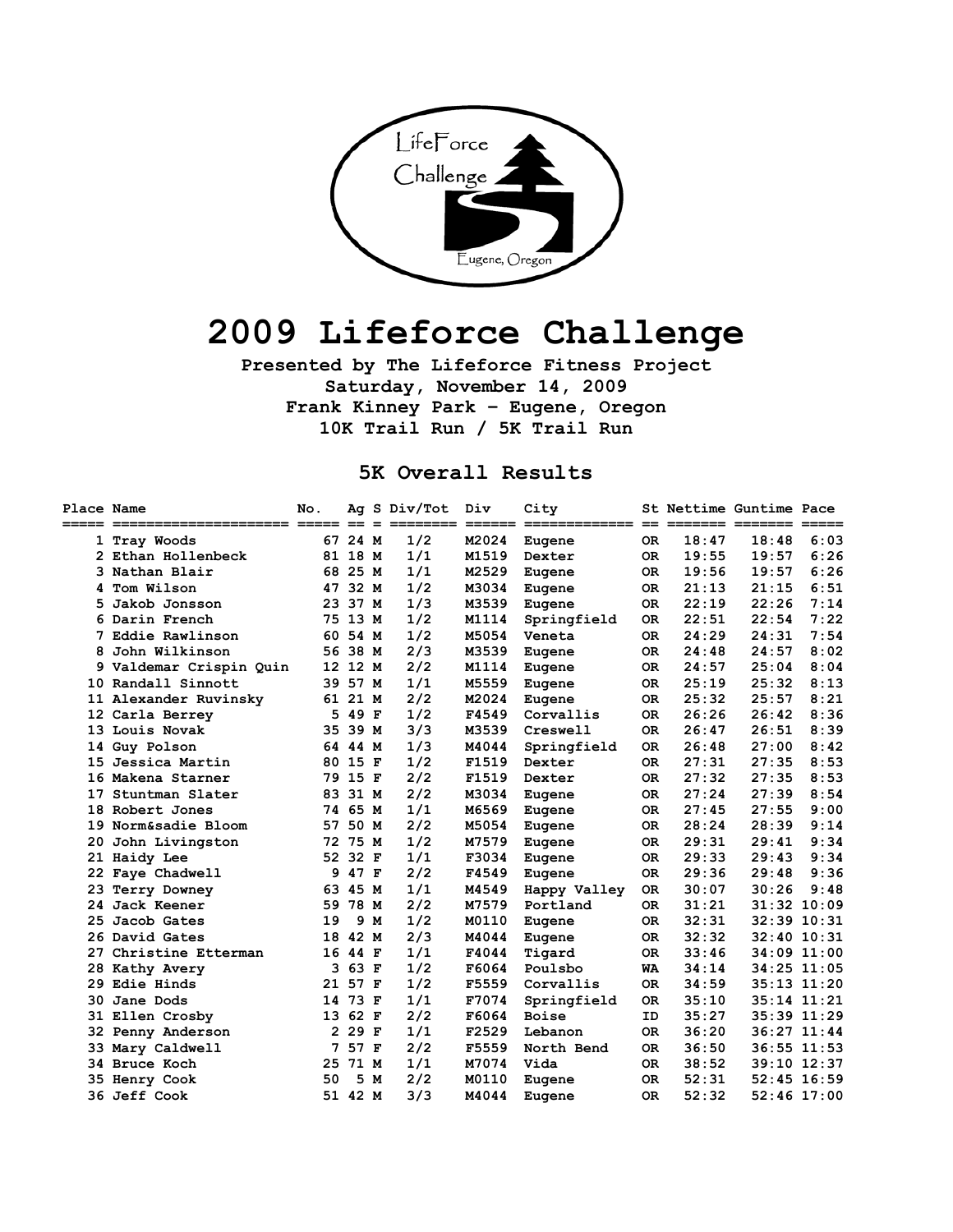|                       |                                                               | ********** FEMALE OVERALL RESULTS *********** |                     |                     |           |                 |      |
|-----------------------|---------------------------------------------------------------|-----------------------------------------------|---------------------|---------------------|-----------|-----------------|------|
|                       | 1 Carla Berrey 49 Corvallis OR                                |                                               |                     | 26:26               |           | 26:42 8:36      |      |
|                       | 2 Jessica Martin                                              | <b>15 Dexter</b>                              |                     | OR 27:31 27:35 8:53 |           |                 |      |
|                       | 3 Makena Starner                                              | <b>15 Dexter</b>                              | OR 27:32 27:35 8:53 |                     |           |                 |      |
|                       |                                                               | ********** MALE OVERALL RESULTS ***********   |                     |                     |           |                 |      |
|                       | 1 Tray Woods                                                  |                                               |                     |                     |           |                 |      |
|                       | 2 Ethan Hollenbeck                                            | -<br>18 Dexter                                |                     |                     |           |                 |      |
|                       | 3 Nathan Blair                                                | 25 Eugene OR 19:56                            |                     |                     |           | $19:57$ 6:26    |      |
|                       |                                                               | MALE AGE GROUP: 1 - 10                        |                     |                     |           |                 |      |
| $\mathbf{1}$          | 19 Jacob Gates                                                |                                               | 5 9 Eugene          |                     | OR DR     | $32:39$ $10:31$ |      |
| $\mathbf{2}$          | 50 Henry Cook 5 5 Eugene                                      |                                               |                     |                     | <b>OR</b> | $52:45$ 16:59   |      |
|                       |                                                               | MALE AGE GROUP: 11 - 14                       |                     |                     |           |                 |      |
| $\mathbf{1}$          | 75 Darin French                                               |                                               | 5 13 Springfield    |                     |           | OR 22:54 7:22   |      |
| $\mathbf{2}$          | 12 Valdemar Crispin Quin 5 12 Eugene                          |                                               |                     |                     | <b>OR</b> | 25:04           | 8:04 |
|                       |                                                               | MALE AGE GROUP: 15 - 19                       |                     |                     |           |                 |      |
| $\mathbf{1}$          | 81 Ethan Hollenbeck                                           |                                               | 5 18 Dexter         |                     | OR        | $19:57$ 6:26    |      |
|                       |                                                               | FEMALE AGE GROUP: 15 - 19                     |                     |                     |           |                 |      |
| 1                     | 80 Jessica Martin                                             |                                               | 5 15 Dexter         |                     | OR DR     | 27:35           | 8:53 |
| $\mathbf{2}^{\prime}$ | 79 Makena Starner 5 15 Dexter                                 |                                               |                     |                     | OR DR     | 27:35           | 8:53 |
|                       |                                                               | MALE AGE GROUP: 20 - 24                       |                     |                     |           |                 |      |
|                       |                                                               |                                               |                     |                     |           |                 |      |
| $\mathbf{1}$          | 67 Tray Woods 5 24 Eugene                                     |                                               |                     |                     | OR        | $18:48$ 6:03    |      |
| $2 \rightarrow$       | 61 Alexander Ruvinsky 5 21 Eugene                             |                                               |                     |                     | OR        | 25:57           | 8:21 |
|                       |                                                               | MALE AGE GROUP: 25 - 29                       |                     |                     |           |                 |      |
|                       | 1 68 Nathan Blair                                             |                                               | 5 25 Eugene         |                     | OR DR     | $19:57$ $6:26$  |      |
|                       |                                                               | FEMALE AGE GROUP: 25 - 29                     |                     |                     |           |                 |      |
| $\mathbf{1}$          | 2 Penny Anderson                                              |                                               | 5 29 Lebanon        |                     | OR        | $36:27$ 11:44   |      |
|                       |                                                               | MALE AGE GROUP: 30 - 34                       |                     |                     |           |                 |      |
| 1                     | 47 Tom Wilson                                                 |                                               | 5 32 Eugene         |                     | OR DR     | $21:15$ 6:51    |      |
| $\mathbf{2}^{\circ}$  | 83 Stuntman Slater 5 31 Eugene                                |                                               |                     |                     | <b>OR</b> | $27:39$ $8:54$  |      |
|                       |                                                               | FEMALE AGE GROUP: 30 - 34                     |                     |                     |           |                 |      |
| 1                     | 52 Haidy Lee                                                  |                                               | 5 32 Eugene         |                     | OR DR     | $29:43$ $9:34$  |      |
|                       |                                                               | MALE AGE GROUP: 35 - 39                       |                     |                     |           |                 |      |
| 1                     |                                                               |                                               |                     |                     |           | OR 22:26 7:14   |      |
| $\overline{2}$        | 23 Jakob Jonsson 5 37 Eugene<br>56 John Wilkinson 5 38 Eugene |                                               |                     |                     |           | OR 24:57 8:02   |      |
|                       |                                                               |                                               |                     |                     |           |                 |      |
| 3                     | 35 Louis Novak                                                |                                               | 5 39 Creswell       |                     | OR DR     | 26:51           | 8:39 |
|                       |                                                               | MALE AGE GROUP: 40 - 44                       |                     |                     |           |                 |      |
| 1                     | 64 Guy Polson                                                 |                                               | 5 44 Springfield    |                     | OR DR     | $27:00$ 8:42    |      |
| $\mathbf{2}$          | 18 David Gates 5 42 Eugene                                    |                                               |                     |                     | <b>OR</b> | $32:40$ 10:31   |      |
| 3                     | 51 Jeff Cook                                                  |                                               | 5 42 Eugene         |                     | OR        | $52:46$ 17:00   |      |
|                       |                                                               | FEMALE AGE GROUP: 40 - 44                     |                     |                     |           |                 |      |
| $\mathbf{1}$          | 16 Christine Etterman 5 44 Tigard                             |                                               |                     |                     | OR        | 34:09 11:00     |      |
|                       |                                                               | MALE AGE GROUP: 45 - 49                       |                     |                     |           |                 |      |
| $\mathbf{1}$          | 63 Terry Downey 5 45 Happy Valley OR                          |                                               |                     |                     |           | $30:26$ 9:48    |      |
|                       |                                                               | FEMALE AGE GROUP: 45 - 49                     |                     |                     |           |                 |      |
| 1                     | 5 Carla Berrey                                                | 5 49 Corvallis                                |                     |                     | OR        | 26:42 8:36      |      |
| $\mathbf{2}$          | 9 Faye Chadwell                                               |                                               | 5 47 Eugene         |                     | OR.       | 29:48           | 9:36 |
|                       |                                                               | MALE AGE GROUP: 50 - 54                       |                     |                     |           |                 |      |
| 1                     | 60 Eddie Rawlinson                                            |                                               | 5 54 Veneta         |                     | OR.       | 24:31           | 7:54 |
| $\mathbf{2}$          | 57 Norm&sadie Bloom 5 50 Eugene                               |                                               |                     |                     | OR.       | 28:39           | 9:14 |
|                       |                                                               | MALE AGE GROUP: 55 - 59                       |                     |                     |           |                 |      |
|                       |                                                               |                                               |                     |                     |           |                 |      |
| 1                     | 39 Randall Sinnott                                            |                                               | 5 57 Eugene         |                     | OR.       | $25:32$ $8:13$  |      |
|                       |                                                               | FEMALE AGE GROUP: 55 - 59                     |                     |                     |           |                 |      |
| 1                     | 21 Edie Hinds                                                 |                                               | 5 57 Corvallis      |                     | OR        | 35:13 11:20     |      |
| $\overline{2}$        | 7 Mary Caldwell                                               |                                               | 5 57 North Bend     |                     | OR        | $36:55$ $11:53$ |      |
|                       |                                                               | FEMALE AGE GROUP: 60 - 64                     |                     |                     |           |                 |      |
| 1                     | 3 Kathy Avery                                                 |                                               | 5 63 Poulsbo        |                     | WA        | 34:25 11:05     |      |
| 2                     | 13 Ellen Crosby                                               |                                               | 5 62 Boise          |                     | ID        | 35:39 11:29     |      |
|                       |                                                               | MALE AGE GROUP: 65 - 69                       |                     |                     |           |                 |      |
| 1                     | 74 Robert Jones                                               |                                               | 5 65 Eugene         |                     | OR.       | $27:55$ $9:00$  |      |
|                       |                                                               | MALE AGE GROUP: 70 - 74                       |                     |                     |           |                 |      |
| 1                     | 25 Bruce Koch                                                 |                                               | 5 71 Vida           |                     | OR.       | 39:10 12:37     |      |
|                       |                                                               | FEMALE AGE GROUP: 70 - 74                     |                     |                     |           |                 |      |
| 1                     | 14 Jane Dods                                                  |                                               | 5 73 Springfield    |                     | OR        | $35:14$ $11:21$ |      |
|                       |                                                               | MALE AGE GROUP: 75 - 79                       |                     |                     |           |                 |      |
|                       |                                                               |                                               |                     |                     |           |                 |      |
| 1                     | 72 John Livingston 5 75 Eugene                                |                                               |                     |                     | OR.       | $29:41$ $9:34$  |      |
| 2                     | 59 Jack Keener                                                |                                               | 5 78 Portland       |                     | OR        | $31:32$ $10:09$ |      |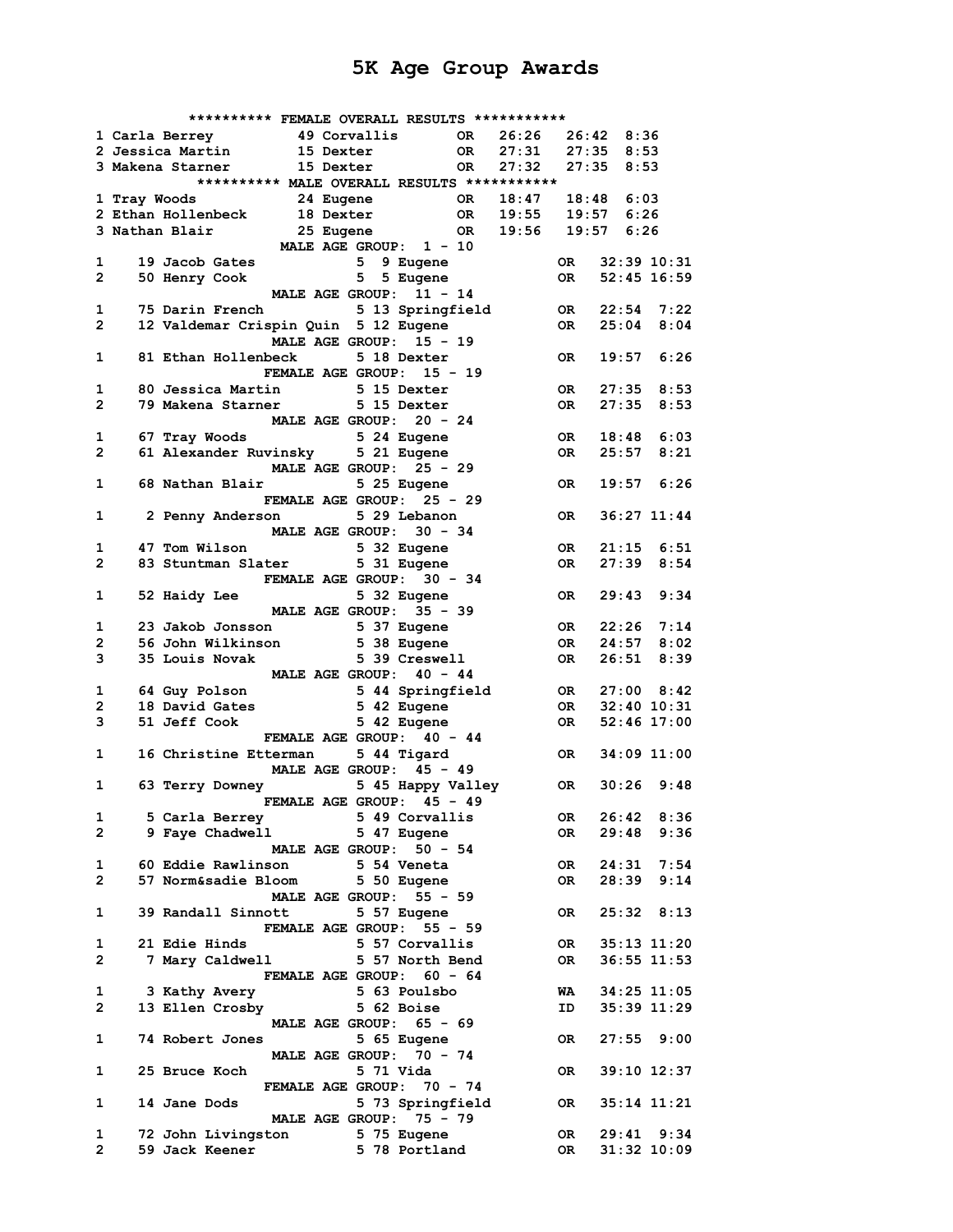### **5K Age-Graded Results**

**Age-Graded results are calculated using a factor that compares world record efforts based on age and sex.** 

| Place Name  |                          | Time                       | Time       | S Aq |
|-------------|--------------------------|----------------------------|------------|------|
| =====  ==== |                          | ===== ======= ======= = == |            |      |
|             | 1 Tray Woods             | 18:48                      | 68.66 M 24 |      |
|             | 2 Jane Dods              | 35:14                      | 67.32 F 73 |      |
|             | 3 Ethan Hollenbeck       | 19:57                      | 66.84 M 18 |      |
|             | 4 Nathan Blair           | 19:57                      | 64.66 M 25 |      |
|             | 5 John Livingston        | 29:41                      | 63.86 M 75 |      |
|             | 6 Jack Keener            | 31:32                      | 63.70 M 78 |      |
|             | 7 Darin French           | 22:54                      | 63.36 M 13 |      |
|             | 8 Carla Berrey           | 26:42                      | 62.62 F 49 |      |
|             | 9 Eddie Rawlinson        | 24:31                      | 62.14 M 54 |      |
|             | 10 Randall Sinnott       | 25:32                      | 61.24 M 57 |      |
|             | 11 Tom Wilson            | 21:15                      | 61.18 M 32 |      |
|             | 12 Robert Jones          | 27:55                      | 60.07 M 65 |      |
|             | 13 Jakob Jonsson         | 22:26                      | 59.52 M 37 |      |
|             | 14 Valdemar Crispin Quin | 25:04                      | 59.32 M 12 |      |
|             | 15 Kathy Avery           | 34:25                      | 58.66 F 63 |      |
|             | 16 Jessica Martin        | 27:35                      | 56.22 F 15 |      |
|             | 17 Makena Starner        | 27:35                      | 56.22 F 15 |      |
|             | 18 Ellen Crosby          | 35:39                      | 55.83 F 62 |      |
|             | 19 Faye Chadwell         | 29:48                      | 54.78 F 47 |      |
|             | 20 John Wilkinson        | 24:57                      | 53.94 M 38 |      |
|             | 21 Edie Hinds            | 35:13                      | 52.64 F 57 |      |
|             | 22 Guy Polson            | 27:00                      | 52.12 M 44 |      |
|             | 23 Norm&sadie Bloom      | 28:39                      | 51.48 M 50 |      |
|             | 24 Louis Novak           | 26:51                      | 50.49 M 39 |      |
|             | 25 Mary Caldwell         | 36:55                      | 50.21 F 57 |      |
|             | 26 Jacob Gates           | 32:39                      | 50.10 M 9  |      |
|             | 27 Haidy Lee             | 29:43                      | 49.94 F 32 |      |
|             | 28 Alexander Ruvinsky    | 25:57                      | 49.93 M 21 |      |
|             | 29 Stuntman Slater       | 27:39                      | 46.91 M 31 |      |
|             | 30 Terry Downey          | 30:26                      | 46.62 M 45 |      |
|             | 31 Christine Etterman    | 34:09                      | 46.33 F 44 |      |
|             | 32 Bruce Koch            | 39:10                      | 45.58 M 71 |      |
|             | 33 David Gates           | 32:40                      | 42.41 M 42 |      |
|             | 34 Penny Anderson        | 36:27                      | 40.62 F 29 |      |
|             | 35 Henry Cook            | 52:45                      | 37.47 M 5  |      |
|             | 36 Jeff Cook             | 52:46                      | 26.25 M 42 |      |

### **10K Overall Results**

| Place Name |                      | No. | Aq      | S Div/Tot | Div    | City             |           |       | St Nettime Guntime Pace |      |
|------------|----------------------|-----|---------|-----------|--------|------------------|-----------|-------|-------------------------|------|
|            | ===================  |     |         |           | ====== | =============    |           |       |                         |      |
|            | 1 Will Downey        |     | 62 18 M | 1/4       | M1519  | Durham           | <b>OR</b> | 40:42 | 40:44                   | 6:34 |
|            | 2 Niles Clarke       | 10  | 19 M    | 2/4       | M1519  | Eugene           | <b>OR</b> | 43:04 | 43:05                   | 6:56 |
|            | 3 Ryan McLaws        | 30. | 29 M    | 1/3       | M2529  | Springfield      | <b>OR</b> | 43:50 | 43:51                   | 7:04 |
|            | 4 Mark Moran         | 32  | 43 M    | 1/3       | M4044  | Eugene           | <b>OR</b> | 46:13 | 46:15                   | 7:27 |
|            | 5 Richard Clark      |     | 66 55 M | 1/3       | M5559  | Eugene           | <b>OR</b> | 47:16 | 47:18                   | 7:37 |
|            | 6 John Murray        |     | 34 64 M | 1/5       | M6064  | <b>Boise</b>     | ID        | 47:16 | 47:21                   | 7:38 |
|            | 7 Jorge Contreras    |     | 11 17 M | 3/4       | M1519  | Eugene           | 0R        | 47:55 | 47:57                   | 7:43 |
|            | 8 Charles Young      |     | 48 63 M | 2/5       | M6064  | Roseburg         | <b>OR</b> | 47:56 | 47:59                   | 7:44 |
|            | 9 David Morales      | 54  | 26 M    | 2/3       | M2529  | Roseburg         | OR.       | 48:33 | 48:51                   | 7:52 |
| 10         | Dan Berry            | 49  | 33 M    | 1/4       | M3034  | Corvallis        | <b>OR</b> | 48:55 | 49:01                   | 7:54 |
| 11         | David Adriance       |     | 1 32 M  | 2/4       | M3034  | Creswell         | <b>OR</b> | 51:24 | 51:27                   | 8:17 |
|            | 12 Karen Louis White | 82  | 46 F    | 1/2       | F4549  | Eugene           | OR.       | 51:33 | 51:38                   | 8:19 |
|            | 13 Sharon Rogers     | 38  | 48 F    | 2/2       | F4549  | Noti             | <b>OR</b> | 52:25 | 52:32                   | 8:28 |
| 14         | Tom Pattee           | 73  | 43 M    | 2/3       | M4044  | Springfield      | <b>OR</b> | 52:33 | 52:41                   | 8:29 |
|            | 15 Mikel Avery       |     | 4 36 M  | 1/1       | M3539  | Reedsport        | 0R        | 53:55 | 54:00                   | 8:42 |
| 16         | James Markus         | 28  | 50 M    | 1/3       | M5054  | Cottage Grove    | OR        | 54:27 | 54:36                   | 8:48 |
| 17         | Bob Schneider        | 65  | 46 M    | 1/2       | M4549  | Cottage Grove OR |           | 54:36 | 54:44                   | 8:49 |
| 18         | Jean Rand            | 36  | 60 F    | 1/1       | F6064  | Eugene           | <b>OR</b> | 55:04 | 55:07                   | 8:53 |
| 19         | Brendan Abrams       | 71  | 19 M    | 4/4       | M1519  | Ashland          | <b>OR</b> | 55:34 | 55:40                   | 8:58 |
| 20.        | Yuliya Kharitonova   |     | 24 29 F | 1/3       | F2529  | Salem            | <b>OR</b> | 55:57 | 56:15                   | 9:04 |
|            | 21 Cody Lister       | 26  | 32 M    | 3/4       | M3034  | Eugene           | 0R        | 56:14 | 56:26                   | 9:05 |
|            | 22 Arnie Abrams      | 69  | 56 M    | 2/3       | M5559  | Ashland          | 0R        | 56:23 | 56:30                   | 9:06 |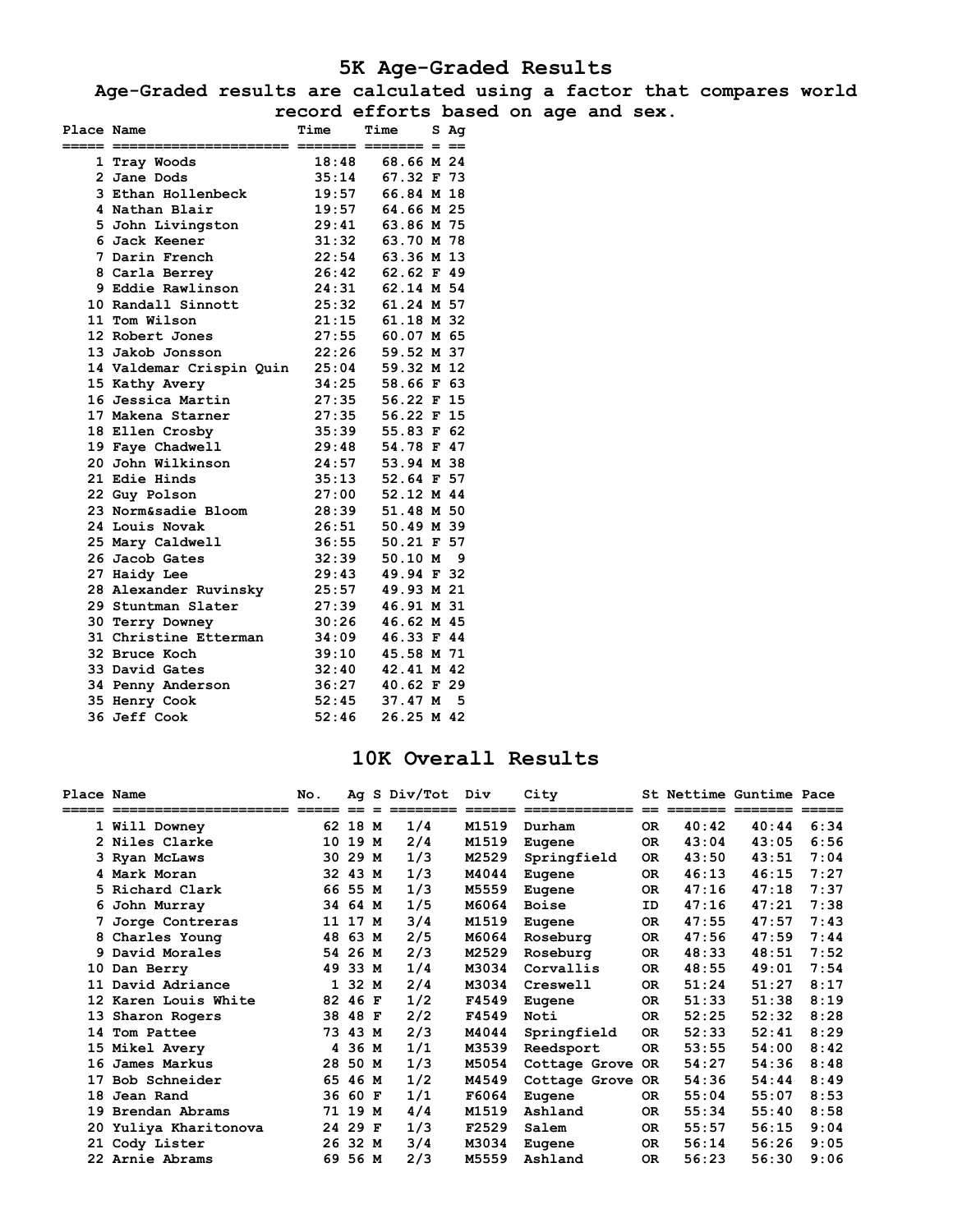| 23 Brenda Morales      | 53 23 F | 1/1 | F2024 | Roseburg    | <b>OR</b> | 56:31              | 56:48                    | 9:09 |
|------------------------|---------|-----|-------|-------------|-----------|--------------------|--------------------------|------|
| 24 Elizabeth Martin    | 29 34 F | 1/1 | F3034 | Corvallis   | <b>OR</b> | 58:18              | 58:24                    | 9:24 |
| 25 Jeff Hannum         | 20 53 M | 2/3 | M5054 | Eugene      | <b>OR</b> | 59:27              | 59:33                    | 9:35 |
| 26 Taylor Spike        | 43 31 M | 4/4 | M3034 | Eugene      | <b>OR</b> | 59:37              | 59:51                    | 9:38 |
| 27 Edward Camacho      | 8 57 M  | 3/3 | M5559 | Dallas      | OR.       |                    | $59:57$ 1:00:05          | 9:41 |
| 28 Mitsutoshi Inaba    | 58 45 M | 2/2 | M4549 | Eugene      | OR.       |                    | $59:59$ $1:00:11$        | 9:42 |
| 29 Kim Wenger          | 46 60 M | 3/5 | M6064 | Eugene      |           | OR 1:01:04 1:01:15 |                          | 9:52 |
| 30 Gregory Spike       | 42 61 M | 4/5 | M6064 | Eugene      |           |                    | OR 1:04:55 1:05:08 10:29 |      |
| 31 Michelle Rodrique   | 37 25 F | 2/3 | F2529 | Eugene      |           |                    | OR 1:05:22 1:05:34 10:34 |      |
| 32 Mary Abrams         | 70 56 F | 1/1 | F5559 | Ashland     |           |                    | OR 1:06:56 1:07:05 10:48 |      |
| 33 Don Dewitt          | 78 64 M | 5/5 | M6064 | Eugene      |           |                    | OR 1:07:17 1:07:35 10:53 |      |
| 34 Thomas Berrey       | 6 54 M  | 3/3 | M5054 | Corvallis   |           |                    | OR 1:10:07 1:10:17 11:19 |      |
| 35 Jesse Myers         | 55 28 M | 3/3 | M2529 | Eugene      |           |                    | OR 1:14:41 1:14:49 12:03 |      |
| 36 Autumn Johnson      | 22 26 F | 3/3 | F2529 | Eugene      |           |                    | OR 1:25:06 1:25:19 13:44 |      |
| 37 French Marian       | 76 42 F | 1/1 | F4044 | Springfield |           |                    | OR 1:26:54 1:27:09 14:02 |      |
| <b>38 Derek French</b> | 77 44 M | 3/3 | M4044 | Springfield |           |                    | OR 1:28:07 1:28:17 14:13 |      |

## **10K Age Group Awards**

|                | ********** FEMALE OVERALL RESULTS ***********                                                                                                   |                                                               |  |                     |           |          |           |                |  |                  |  |
|----------------|-------------------------------------------------------------------------------------------------------------------------------------------------|---------------------------------------------------------------|--|---------------------|-----------|----------|-----------|----------------|--|------------------|--|
|                | 1 Karen Louis White 46 Eugene OR 51:33                                                                                                          |                                                               |  |                     |           |          |           | $51:38$ $8:19$ |  |                  |  |
|                | 2 Sharon Rogers                                                                                                                                 | 48 Noti                                                       |  |                     |           | OR 52:25 |           | $52:32$ $8:28$ |  |                  |  |
|                | 3 Jean Rand 60 Eugene 60 R 55:04 55:07 8:53                                                                                                     |                                                               |  |                     |           |          |           |                |  |                  |  |
|                |                                                                                                                                                 | ********** MALE OVERALL RESULTS ***********                   |  |                     |           |          |           |                |  |                  |  |
|                |                                                                                                                                                 |                                                               |  |                     |           |          |           |                |  |                  |  |
|                |                                                                                                                                                 |                                                               |  |                     |           |          |           |                |  |                  |  |
|                | 3 Ryan McLaws                                                                                                                                   |                                                               |  |                     |           |          |           |                |  |                  |  |
|                |                                                                                                                                                 | 29 Springfield OR 43:50 43:51 7:04<br>MALE AGE GROUP: 15 - 19 |  |                     |           |          |           |                |  |                  |  |
| 1              |                                                                                                                                                 |                                                               |  |                     |           |          | OR DR     | 40:44          |  | 6:34             |  |
| $2^{\circ}$    | 62 Will Downey 10 18 Durham<br>10 Niles Clarke 10 19 Eugene                                                                                     |                                                               |  |                     |           |          | OR        | 43:05          |  | 6:56             |  |
| 3              | 11 Jorge Contreras 10 17 Eugene                                                                                                                 |                                                               |  |                     |           |          |           | OR 47:57       |  | 7:43             |  |
|                |                                                                                                                                                 | FEMALE AGE GROUP: 20 - 24                                     |  |                     |           |          |           |                |  |                  |  |
| $\mathbf{1}$   | 53 Brenda Morales 10 23 Roseburg                                                                                                                |                                                               |  |                     |           |          |           |                |  | OR 56:48 9:09    |  |
|                |                                                                                                                                                 | MALE AGE GROUP: 25 - 29                                       |  |                     |           |          |           |                |  |                  |  |
| 1              |                                                                                                                                                 |                                                               |  |                     |           |          |           |                |  | OR 43:51 7:04    |  |
| $\mathbf{2}$   |                                                                                                                                                 |                                                               |  |                     |           |          |           |                |  | OR  48:51  7:52  |  |
| 3              | 30 Ryan McLaws 10 29 Springfield<br>54 David Morales 10 26 Roseburg<br>55 Jesse Myers 10 28 Eugene                                              |                                                               |  |                     |           |          |           |                |  | OR 1:14:49 12:03 |  |
|                |                                                                                                                                                 | <b>FEMALE AGE GROUP:</b>                                      |  |                     | $25 - 29$ |          |           |                |  |                  |  |
| $\mathbf{1}$   | 24 Yuliya Kharitonova 10 29 Salem                                                                                                               |                                                               |  |                     |           |          |           |                |  | OR 56:15 9:04    |  |
| $2^{\circ}$    |                                                                                                                                                 |                                                               |  |                     |           |          |           |                |  | OR 1:05:34 10:34 |  |
| 3              |                                                                                                                                                 |                                                               |  |                     |           |          |           |                |  | OR 1:25:19 13:44 |  |
|                | 37 Michelle Rodrigue 10 25 Eugene<br>22 Autumn Johnson 10 26 Eugene<br>MALE AGE GROUP: 30 - 34                                                  |                                                               |  |                     |           |          |           |                |  |                  |  |
| $\mathbf{1}$   | 49 Dan Berry                                                                                                                                    | 10 33 Corvallis                                               |  |                     |           |          |           |                |  | OR 49:01 7:54    |  |
| $\overline{2}$ |                                                                                                                                                 |                                                               |  |                     |           |          | OR        |                |  | $51:27$ $8:17$   |  |
|                | 1 David Adriance 10 32 Creswell<br>26 Cody Lister 10 32 Eugene<br>$3^{\circ}$                                                                   |                                                               |  |                     |           |          |           | OR 56:26       |  | 9:05             |  |
|                |                                                                                                                                                 | FEMALE AGE GROUP: 30 - 34                                     |  |                     |           |          |           |                |  |                  |  |
|                | $1 \quad \blacksquare$<br>29 Elizabeth Martin                                                                                                   |                                                               |  | 10 34 Corvallis     |           |          | OR DR     |                |  | $58:24$ $9:24$   |  |
|                |                                                                                                                                                 | MALE AGE GROUP: 35 - 39                                       |  |                     |           |          |           |                |  |                  |  |
| 1              | <b>4 Mikel Avery</b>                                                                                                                            |                                                               |  | 10 36 Reedsport     |           |          | OR DR     |                |  | $54:00$ 8:42     |  |
|                |                                                                                                                                                 | MALE AGE GROUP: 40 - 44                                       |  |                     |           |          |           |                |  |                  |  |
| 1              |                                                                                                                                                 |                                                               |  |                     |           |          |           |                |  |                  |  |
| $\overline{2}$ |                                                                                                                                                 |                                                               |  |                     |           |          |           |                |  |                  |  |
| 3              | 32 Mark Moran 10 43 Eugene 0R 16:15 7:27<br>73 Tom Pattee 10 43 Springfield 0R 52:41 8:29<br>77 Derek French 10 44 Springfield 0R 1:28:17 14:13 |                                                               |  |                     |           |          |           |                |  |                  |  |
|                |                                                                                                                                                 | FEMALE AGE GROUP: 40 - 44                                     |  |                     |           |          |           |                |  |                  |  |
| $\mathbf{1}$   | 76 French Marian 10 42 Springfield                                                                                                              |                                                               |  |                     |           |          |           |                |  | OR 1:27:09 14:02 |  |
|                |                                                                                                                                                 | MALE AGE GROUP: 45 - 49                                       |  |                     |           |          |           |                |  |                  |  |
| $\mathbf{1}$   | 65 Bob Schneider                                                                                                                                |                                                               |  | 10 46 Cottage Grove |           |          |           |                |  | OR 54:44 8:49    |  |
| $\overline{2}$ |                                                                                                                                                 |                                                               |  |                     |           |          |           | OR 1:00:11     |  | 9:42             |  |
|                |                                                                                                                                                 | FEMALE AGE GROUP: 45 - 49                                     |  |                     |           |          |           |                |  |                  |  |
| 1              | 82 Karen Louis White 10 46 Eugene                                                                                                               |                                                               |  |                     |           |          | OR DR     | 51:38          |  | 8:19             |  |
| $\overline{2}$ | 38 Sharon Rogers                                                                                                                                |                                                               |  | 10 48 Noti          |           |          | OR DR     | 52:32          |  | 8:28             |  |
|                |                                                                                                                                                 | MALE AGE GROUP: 50 - 54                                       |  |                     |           |          |           |                |  |                  |  |
| $\mathbf{1}$   | 28 James Markus 10 50 Cottage Grove<br>20 Jeff Hannum 10 53 Eugene<br>6 Thomas Berrey 10 54 Corvallis                                           |                                                               |  |                     |           |          | OR        |                |  | 54:36 8:48       |  |
| $\overline{2}$ |                                                                                                                                                 |                                                               |  |                     |           |          | <b>OR</b> | 59:33          |  | 9:35             |  |
| 3              |                                                                                                                                                 |                                                               |  |                     |           |          |           |                |  | OR 1:10:17 11:19 |  |
|                |                                                                                                                                                 | MALE AGE GROUP: 55 - 59                                       |  |                     |           |          |           |                |  |                  |  |
| $\mathbf{1}$   | 66 Richard Clark 10 55 Eugene<br>69 Arnie Abrams 10 56 Ashland<br>8 Edward Camacho 10 57 Dallas<br>66 Richard Clark                             |                                                               |  |                     |           |          | OR        | 47:18          |  | 7:37             |  |
| $\mathbf{2}$   |                                                                                                                                                 |                                                               |  |                     |           |          | OR        |                |  | $56:30$ $9:06$   |  |
| 3              |                                                                                                                                                 |                                                               |  |                     |           |          |           | OR 1:00:05     |  | 9:41             |  |
|                |                                                                                                                                                 | FEMALE AGE GROUP: 55 - 59                                     |  |                     |           |          |           |                |  |                  |  |